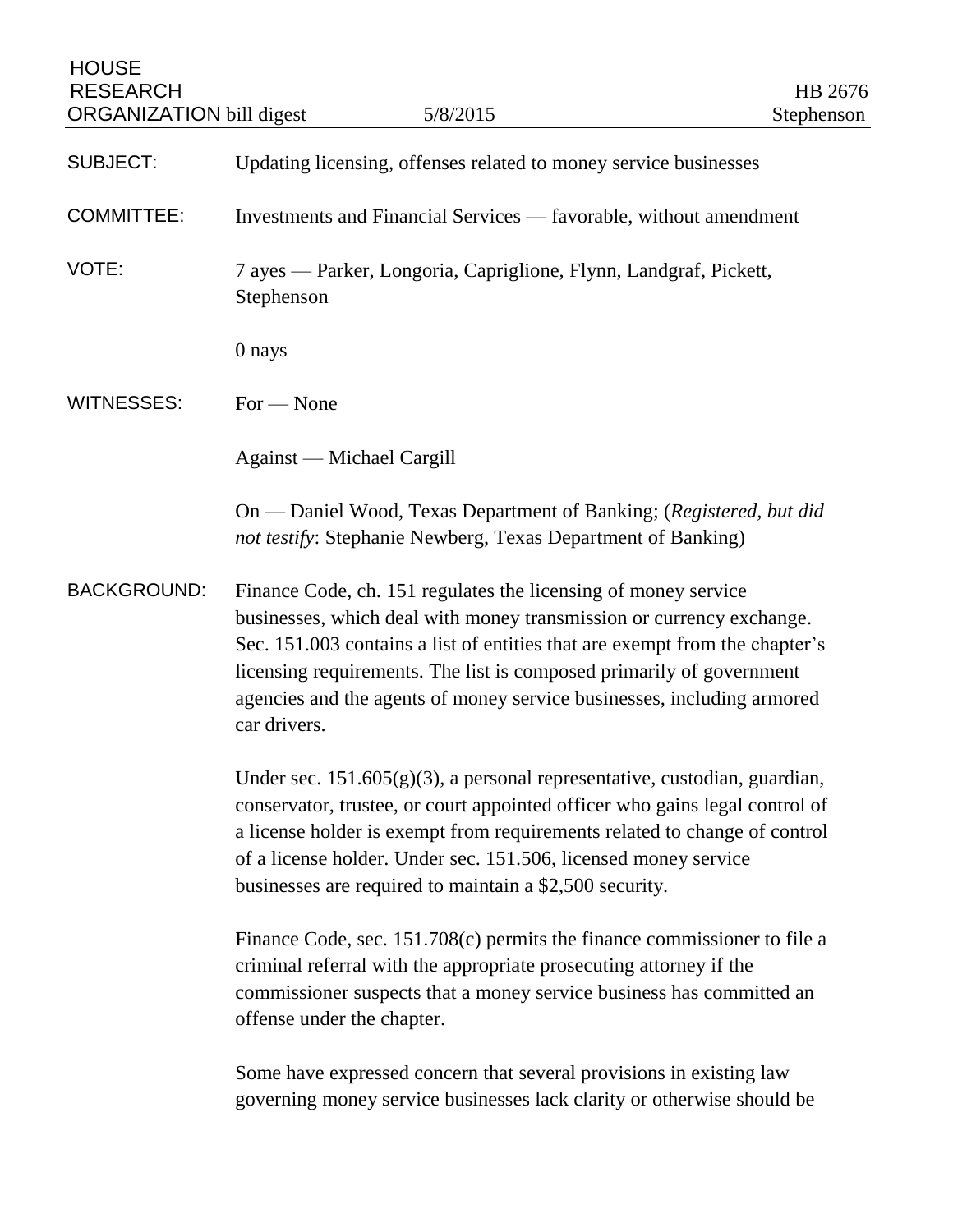## HB 2676 House Research Organization page 2

updated to reflect the evolving nature of the industry.

DIGEST: HB 2676 would change several licensing requirements and criminal actions relating to money service businesses.

> The bill would exempt an armored car driver from the licensing requirement if the driver transported currency only from a person or financial institution to another location or account belonging to the same person and was not otherwise engaged in the money transmission or currency exchange business.

The bill would maintain the security requirement at \$2,500 for license holders that conducted business exclusively at one or more physical locations in the state through in-person, contemporaneous transactions. For a currency exchange license holder that did not fit the above description, the bill would change the security requirement to be \$2,500 or 1 percent of the total dollar volume of currency the holder had exchanged in Texas in the preceding year, whichever was greater. For a license applicant that did not meet the above description, the security requirement would be \$2,500 or 1 percent of the total dollar value of currency the applicant expected to exchange in the first year of licensure. The maximum amount of security that could be required would be \$1 million.

A person who gained legal control of a license holder as a personal representative, custodian, guardian, conservator, trustee, or court appointed officer would no longer be exempt from requirements relating to the change of control of a license holder.

The bill would repeal a statutory provision that currently defines "receive" as obtaining possession of money in a manner that cannot be reversed through the exercise of routine contractual or statutory rights.

The bill also would allow an offense to be prosecuted in Travis County or the county in which a violation of licensing requirements occurred without the finance commissioner first making a criminal referral.